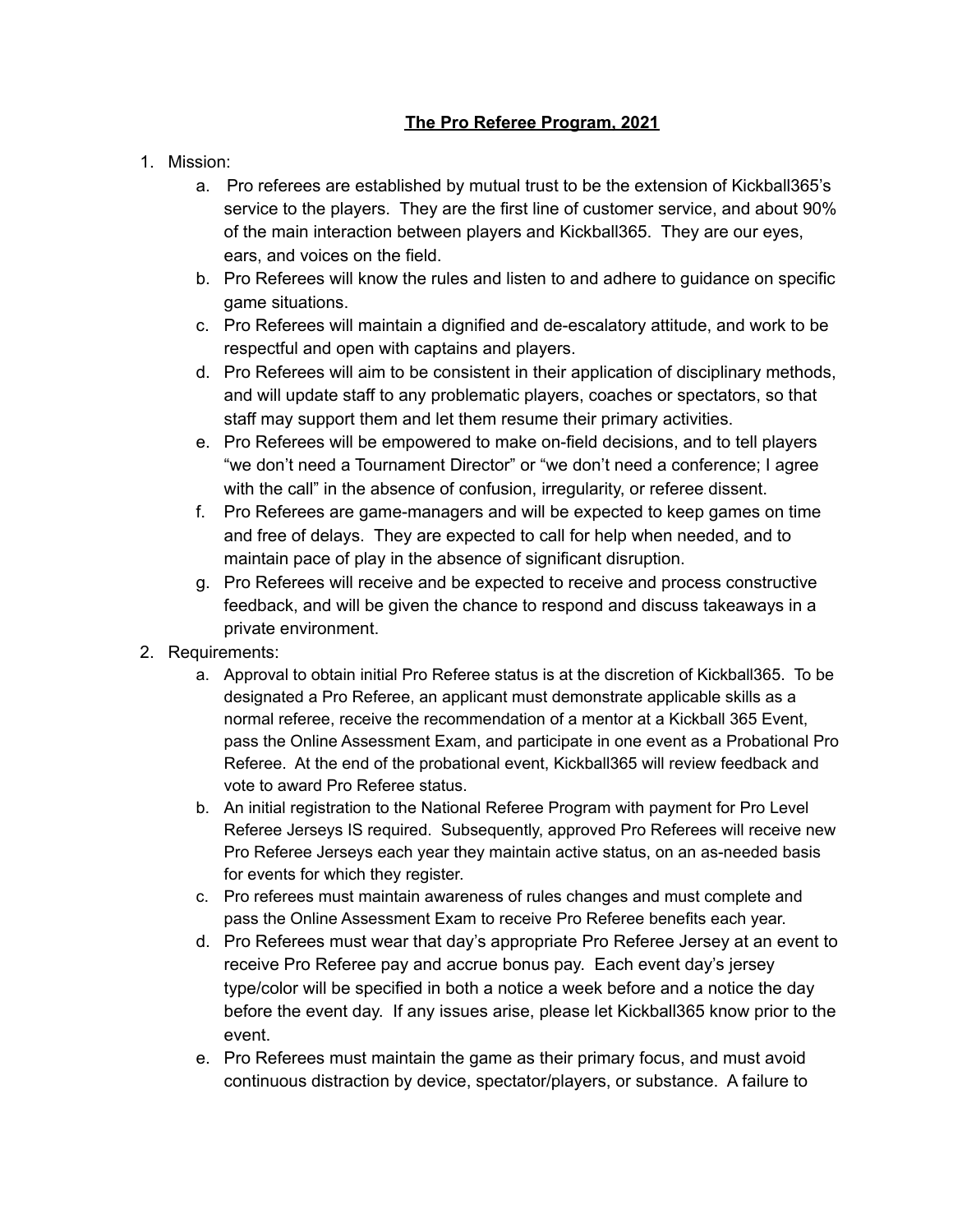demonstrate Pro Referee standards may result in the temporary or permanent loss of Pro Referee status.

## 3. Benefits:

- a. Base Package:
	- i. Pay Per Event: \$20 per game at the Circuit Event and a \$5 bonus per game that will be paid only after working Circuit Championship Weekend.
	- ii. Bonus Pay is ONLY earned if the referee works the Circuit Cup Championship Weekend. No exceptions.
	- iii. Minimum 5+ games per day of the event. At least 1 round of elimination each day will be provided. To earn Pro Referee benefits (including pay, travel, and bonus), a referee should preside over at least these five guaranteed games. In the event of an injury, illness, or other emergency, Kickball365 will honor Pro Referee Pay and any bonuses.
	- iv. Bonus Pay will be paid out separately from a Circuit Event payment. Bonus Payments will be paid out at the Circuit Cup Championship.
	- *v. Optional: Shared Hotel Accommodations Kickball365 will register no more than (3) persons per room, unless other arrangements are requested.*
		- *1. Hotel Accommodations are only applicable for Pro Referee's working both Coed and Women's Events.*
		- *2. Hotel Accommodations are applicable from Friday- Monday. We ask that all efforts are made to schedule your trip with the least amount of room nights possible. At times it may be necessary to have referee's switch rooms during a stay to maximize reservations.*
		- *3. At no time will a significant other, guest or other Non-Pro Referee be allowed to stay in a Pro Referee room without prior written approval. Violation of this will disqualify the Pro Referee from the Hotel program for the rest of the Circuit Season.*
	- *vi. If Arriving from out of town, Travel Hardship will also be offered if applicable.*
- *b.* Travel Hardship:
	- *i.* If a Pro Referee travels more than 500 miles, but less than 1000 miles, \$150 will be paid to him/her.
	- *ii.* If Pro Referee travels between 1000 and 1500 miles, \$175 will be paid to him/her.
	- *iii.* If Pro Referee travels more than 1500 miles, \$200 will be paid to him/her.
	- iv. Travel Hardships are paid cumulatively based on the Pro Referee working both Coed and Women's events. If a Pro Referee is a player in an event, no Travel Hardship will be paid. If a Pro Referee only works one event due to the lack of need, ½ of the Hardship may be paid but will require prior approval.
	- v. Pro Referees will have the opportunity to increase per game pay for each event attended.